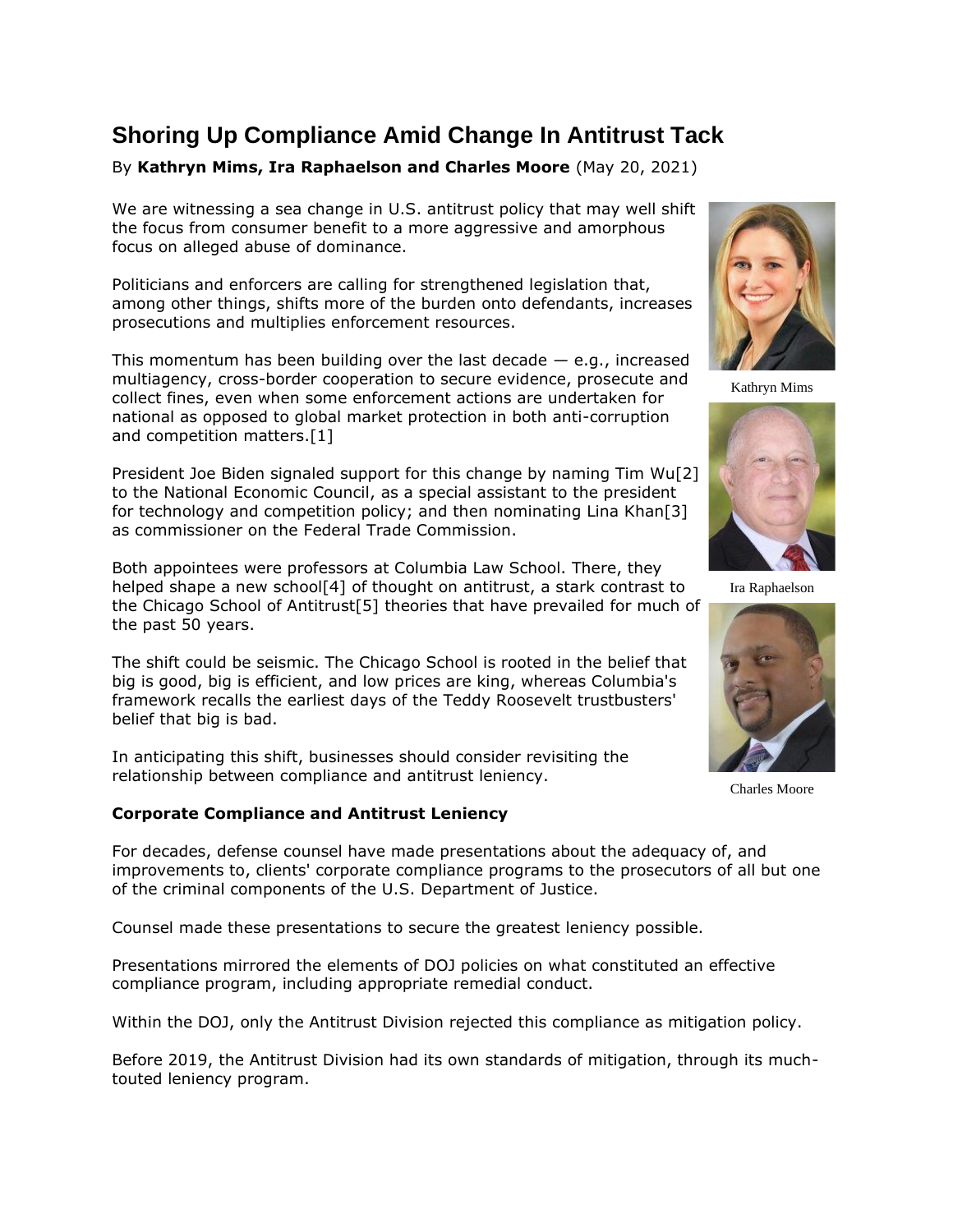Starting in 1993, the Antitrust Division chose to incentivize early reporting of cartel behavior, providing amnesty to the first conspirator to identify and cooperate against the conspiracy.[6]

The amnesty program took fines from single-digit millions to triple-digit millions.

Cartel members rushed to be first in the door to secure all of the benefits available.

For antitrust crimes, it was all or nothing  $-$  immunity for the first company, and increasing penalties for each subsequent company to report.[7]

For the rest of DOJ, prosecutors could, for any company, decline to bring or defer most criminal charges, charge-bargain, entity-bargain, negotiate the factual narrative and otherwise reduce the penalty/collateral consequences of a prosecution, based on compliance and cooperation.

On July 11, 2019,[8] Makan Delrahim, then an assistant attorney general for the Antitrust Division, joined the rest of DOJ in offering mitigation credit based on adherence to corporate governance principles.

#### *Compliance in Antitrust Enforcement*

Businesses succeed through effective competition. Prosecutions occur where corporations compete unfairly through employees or agents — rogue or otherwise.

Unfair competition occurs when companies unilaterally or collusively act to rig the game.

Examples of unilateral action include:

- Bribery and kickbacks;
- Exploiting nonpublic information from the target;
- Cost-cutting violations, e.g., environmental, labor and safety;
- Providing mechanisms to evade money laundering/tax laws; and
- Circumventing sanction/boycott regimes.

Antitrust laws typically punish collusives: price-fixing, geographic market allocation, customer allocation, tie-in arrangements and price-gouging.

Designing an effective compliance through the lens of competition helps rationalize the policies — to train employees and monitor behavior to prevent and detect violations of law. Once achieved, an effective program also can support an argument for leniency.

Fair competition can depend on the extent to which the organization performs and documents risk-based due diligence on its employees and other business counterparties, as well as holding those affiliates to its compliance standards through management and audit.

## *Evolution of Compliance Credit*

In 1991, the [U.S. Sentencing Commission'](https://www.law360.com/agencies/u-s-sentencing-commission)s new Organizational Sentencing Guidelines included mitigation credit  $-$  a reduction in fine  $-$  for organizations convicted, notwithstanding an otherwise effective compliance program.[9]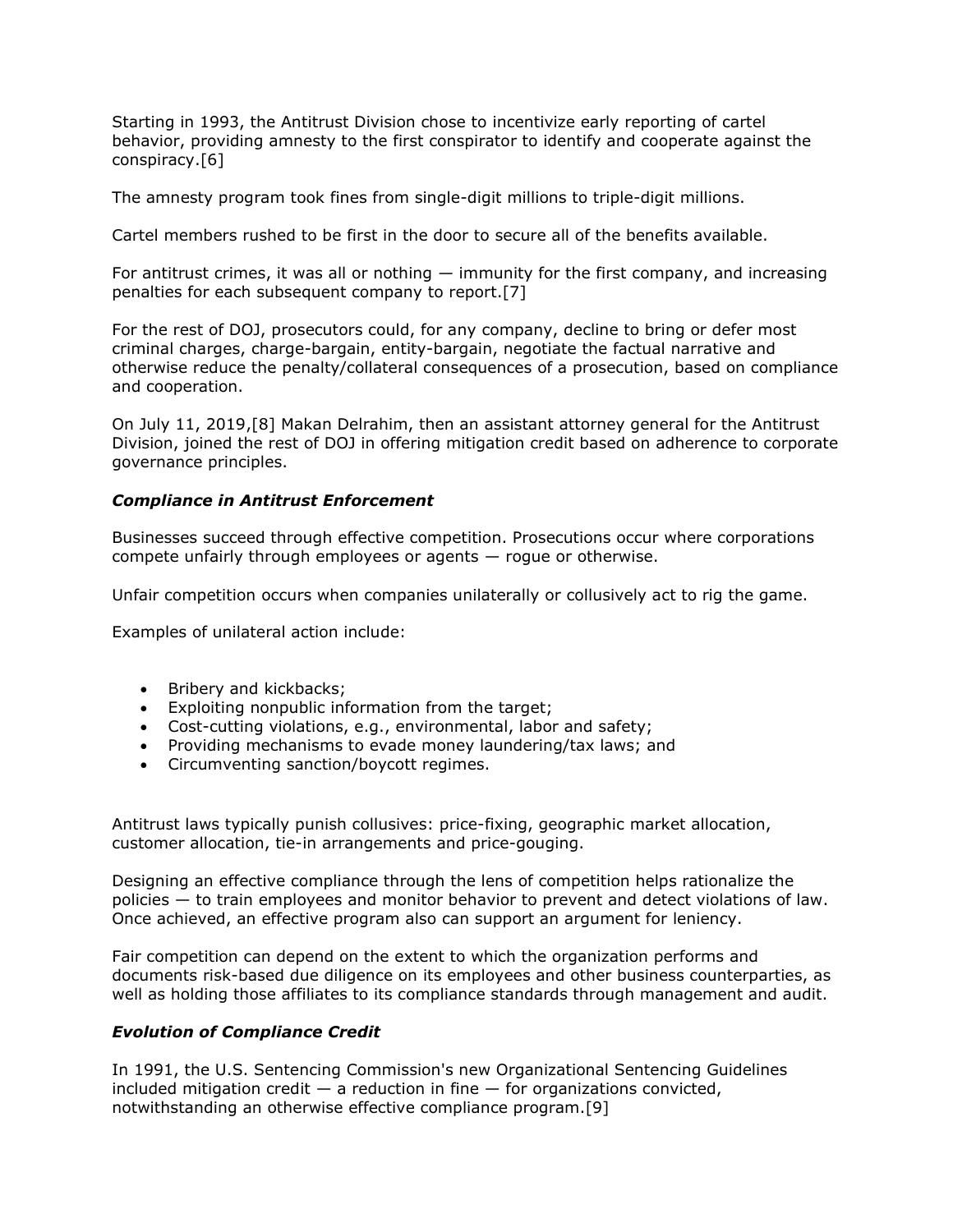The defense bar then sought a full range of leniency from nonprosecution and deferred prosecution to civil resolution in lieu of prosecution citing the criteria.

The DOJ provided three forms of guidance binding the DOJ and its 93 United States Attorney's Offices:

1. The Principles of Federal (Corporate) Prosecution of 1988, later called the Justice Manual;

2. Deputy Attorney General Memoranda; and

3. Guidance from the Fraud Section of the Criminal Division through the statutory Foreign Corrupt Practices Act, or FCPA, opinion letters,[10] joint guidance with the [U.S. Securities](https://www.law360.com/agencies/u-s-securities-and-exchange-commission)  [and Exchange Commission](https://www.law360.com/agencies/u-s-securities-and-exchange-commission) focusing on the controls[11] provisions of the FCPA,[12] and its landmark February 2017 guidance on the elements of an effective compliance program.[13]

The [U.S. Treasury Department](https://www.law360.com/agencies/u-s-department-of-the-treasury) and the SEC launched substantial guidance on what these critical components of the federal prosecutive apparatus consider the core elements of an effective compliance program.[14]

With the Commodity Futures Trading Commission's announcement in 2019[15] that it had joined the ranks of FCPA governance controls oversight, its pronouncements on crediting cooperation (2017)[16] and compliance (2020)[17] reinforced the importance of maintaining a strong compliance program.

## *The Antitrust Division Adds Compliance Credit*

In conjunction with Delrahim's July 2019 remarks, the Antitrust Division: (1) revised the Justice Manual to permit antitrust prosecutors to consider compliance programs at the charging stage;[18] and (2) issued its own compliance evaluation guidance.[19]

The Antitrust Division's guidance began with three questions from the Justice Manual, Section 9-28.800, and Criminal Division:[20]

- 1. "Is the corporation's compliance program well designed?"
- 2. "Is the program being applied earnestly and in good faith?"
- 3. "Does the corporation's compliance program work?"[21]

The Antitrust Division then added:

1. Does the company's compliance program address and prohibit criminal antitrust violations?

2. Did the antitrust compliance program detect and facilitate prompt reporting of the violation?

3. To what extent was a company's senior management involved in the violation?

#### *Building a Comprehensive Program*

Even a tailor-made program is not guaranteed to receive a path to Antitrust Division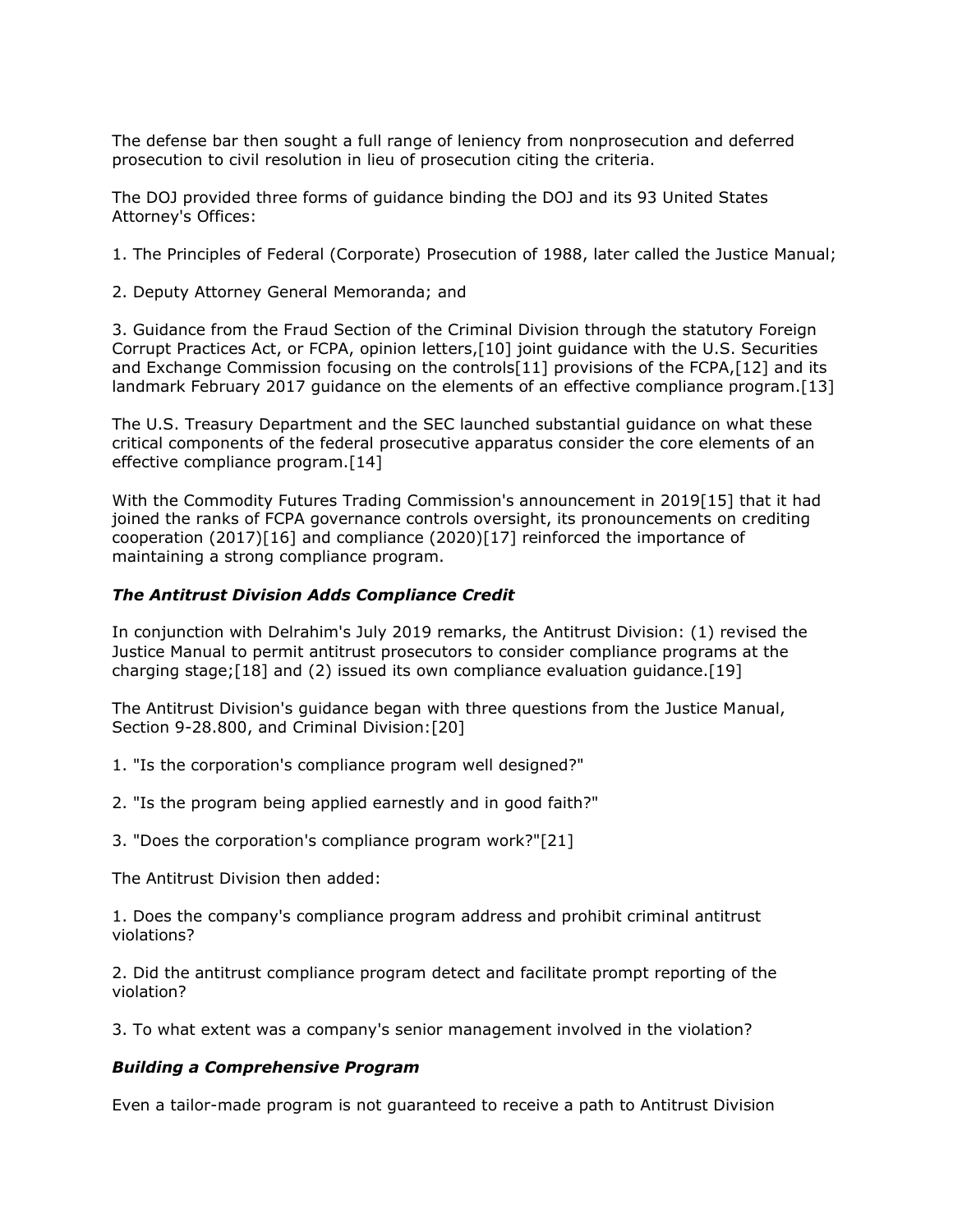leniency. It is, however, the one most likely to do so. Here are some commonsense tips to consider:

First, start your fully integrated compliance program with a tone-from-the-top pronouncement designed to meet existing standards.

Build, train, monitor, audit and discipline from there in the real world.

At minimum, the entire company should know that compliance is a core value, that violations will be investigated and addressed, and that the company is confident in its ability to compete and win fairly.

Second, articulate policies so that all employees can easily understand them.

Use competition compliance as a building block. Include the fundamentals, such as prohibiting employees from agreeing or even discussing with competitors to set prices, set bids, or allocate customers or territories.

Consider also setting boundaries regarding exchanges of information, joint ventures/collaborations, purchasing from or selling to competitors, and participation in trade shows.

Third, use these building blocks to document policies for handling the major activities of the business. Where company employees are likely to encounter competitors, concrete rules become even more critical.

Design considerations should include ease of application and training.

Fourth, harmonize policies where at all possible. Where ordinary business activities raise multiple compliance questions — e.g., antitrust, securities, anti-bribery and anti-kickback, or even standard employment issues — ensure interdisciplinary consistency in policymaking, training, audit and internal enforcement.

Using the businesses' enterprise risk management mechanisms, develop clear rules to ensure compliance on all fronts.

Finally, review and update policies in light of the June 2020 Justice Manual update emphasizing, among other things, that the program:

- Be dynamic, undergoing periodic review and enhancement;
- Monitor compliance through the use of data; and
- Be adequately resourced not only financially, but with personnel and other resources as well.[22]

To the extent that the Antitrust Division is willing to consider leniency on the same criteria as the rest of DOJ, companies should track and build upon the latest pronouncements.

## **Conclusion**

While the full impact of the philosophical shift in U.S. antitrust policy upon enforcement initiatives develops, businesses should anticipate the increased importance of designing and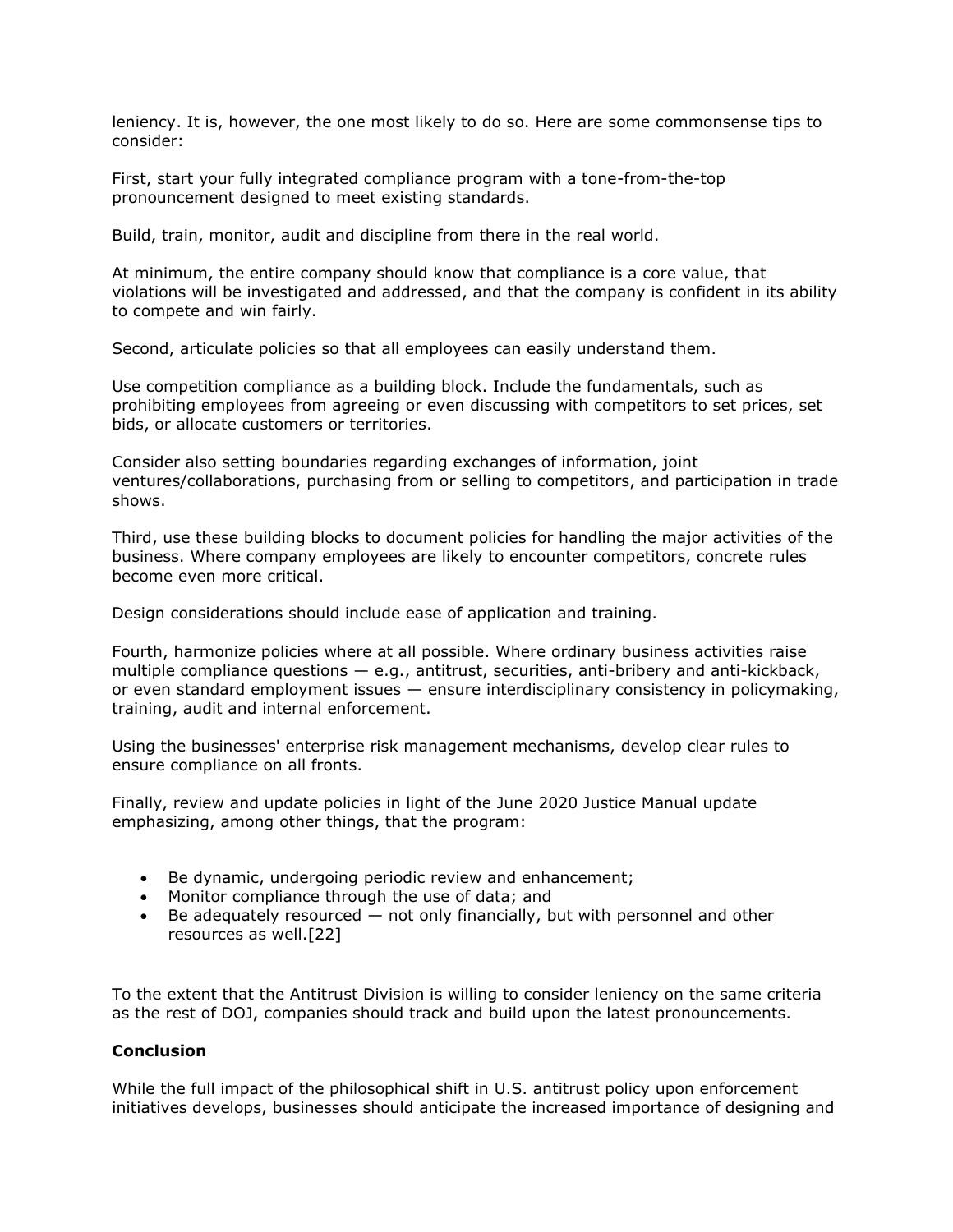maintaining a dynamic compliance program.

Such a program would best take advantage of the potential for leniency under the oftenoverlooked 2019 Antitrust Division policy.

Doing so before the Antitrust Division is knocking at the door is a task worth undertaking sooner rather than later.

*[Kathryn Mims](https://www.whitecase.com/people/kathryn-jordan-mims) is a partner, [Ira Raphaelson](https://www.whitecase.com/people/ira-raphaelson) is senior counsel and [Charles Moore](https://www.whitecase.com/people/charles-moore) is counsel at [White & Case LLP.](https://www.law360.com/firms/white-case)*

*The opinions expressed are those of the author(s) and do not necessarily reflect the views of the firm, its clients or Portfolio Media Inc., or any of its or their respective affiliates. This article is for general information purposes and is not intended to be and should not be taken as legal advice.*

[1] The tendency to nation-state protectionism during the last 3½ years has even resulted in the proliferation of laws governing foreign direct investment (US CIFIUS, PRC, UK, GDR, France, etc.).

[2] See e.g., Tim Wu, The Curse of Bigness: Antitrust in the New Gilded Age (2018), [https://www.amazon.com/Curse-Bigness-Antitrust-New-Gilded](https://www.amazon.com/Curse-Bigness-Antitrust-New-Gilded-ebook/dp/B07HRLQSLG/ref=sr_1_2?dchild=1&keywords=the+curse+of+bigness&qid=1615301038&sr=8-2)[ebook/dp/B07HRLQSLG/ref=sr\\_1\\_2?dchild=1&keywords=the+curse+of+bigness&qid=1615](https://www.amazon.com/Curse-Bigness-Antitrust-New-Gilded-ebook/dp/B07HRLQSLG/ref=sr_1_2?dchild=1&keywords=the+curse+of+bigness&qid=1615301038&sr=8-2) [301038&sr=8-2.](https://www.amazon.com/Curse-Bigness-Antitrust-New-Gilded-ebook/dp/B07HRLQSLG/ref=sr_1_2?dchild=1&keywords=the+curse+of+bigness&qid=1615301038&sr=8-2)

[3] Professor Kahn played an important role in the House Judiciary Committee Staff Report on Big Tech.

[4] Se[ehttps://www.bloomberg.com/news/articles/2020-10-26/how-big-is-bad-has](https://www.bloomberg.com/news/articles/2020-10-26/how-big-is-bad-has-become-a-big-big-deal)[become-a-big-big-deal.](https://www.bloomberg.com/news/articles/2020-10-26/how-big-is-bad-has-become-a-big-big-deal)

[5] See [https://www.law.uchicago.edu/news/reassessing-chicago-school-antitrust-law.](https://www.law.uchicago.edu/news/reassessing-chicago-school-antitrust-law)

[6] See Leniency Program, U.S. Dep't of Just., [https://www.justice.gov/atr/leniency](https://www.justice.gov/atr/leniency-program)[program](https://www.justice.gov/atr/leniency-program) (2021).

[7] Scott D. Hammond, Deputy Assistant Attorney General, U.S. Dep't of Just., The Evolution of Criminal Antitrust Enforcement Over the Last Two Decades, at 3 (Feb. 25, 2010) ("Effective leniency programs create a race among conspirators to disclose their conduct to enforcers."), [https://www.justice.gov/atr/file/518241/download.](https://www.justice.gov/atr/file/518241/download)

[8] See Makan Delrahim, Assistant Attorney General, U.S. Dep't of Just., Wind of Change: A New Model for Incentivizing Antitrust Compliance Programs (July 11, 2019), [https://www.justice.gov/opa/speech/assistant-attorney-general-makan-delrahim](https://www.justice.gov/opa/speech/assistant-attorney-general-makan-delrahim-delivers-remarks-new-york-university-school-l-0)[delivers-remarks-new-york-university-school-l-0;](https://www.justice.gov/opa/speech/assistant-attorney-general-makan-delrahim-delivers-remarks-new-york-university-school-l-0) U.S. Dep't of Justice, Evaluation of Corporate Compliance Programs in Criminal Antitrust Investigations (July 2019), [https://www.justice.gov/atr/page/file/1182001/download.](https://www.justice.gov/atr/page/file/1182001/download)

[9] See U.S. Sent'g Guidelines Manual ch. 3 (Nov. 1, 1991), [https://www.ussc.gov/sites/default/files/pdf/guidelines-manual/1991/manual](https://www.ussc.gov/sites/default/files/pdf/guidelines-manual/1991/manual-pdf/Chapter_8.pdf)[pdf/Chapter\\_8.pdf.](https://www.ussc.gov/sites/default/files/pdf/guidelines-manual/1991/manual-pdf/Chapter_8.pdf)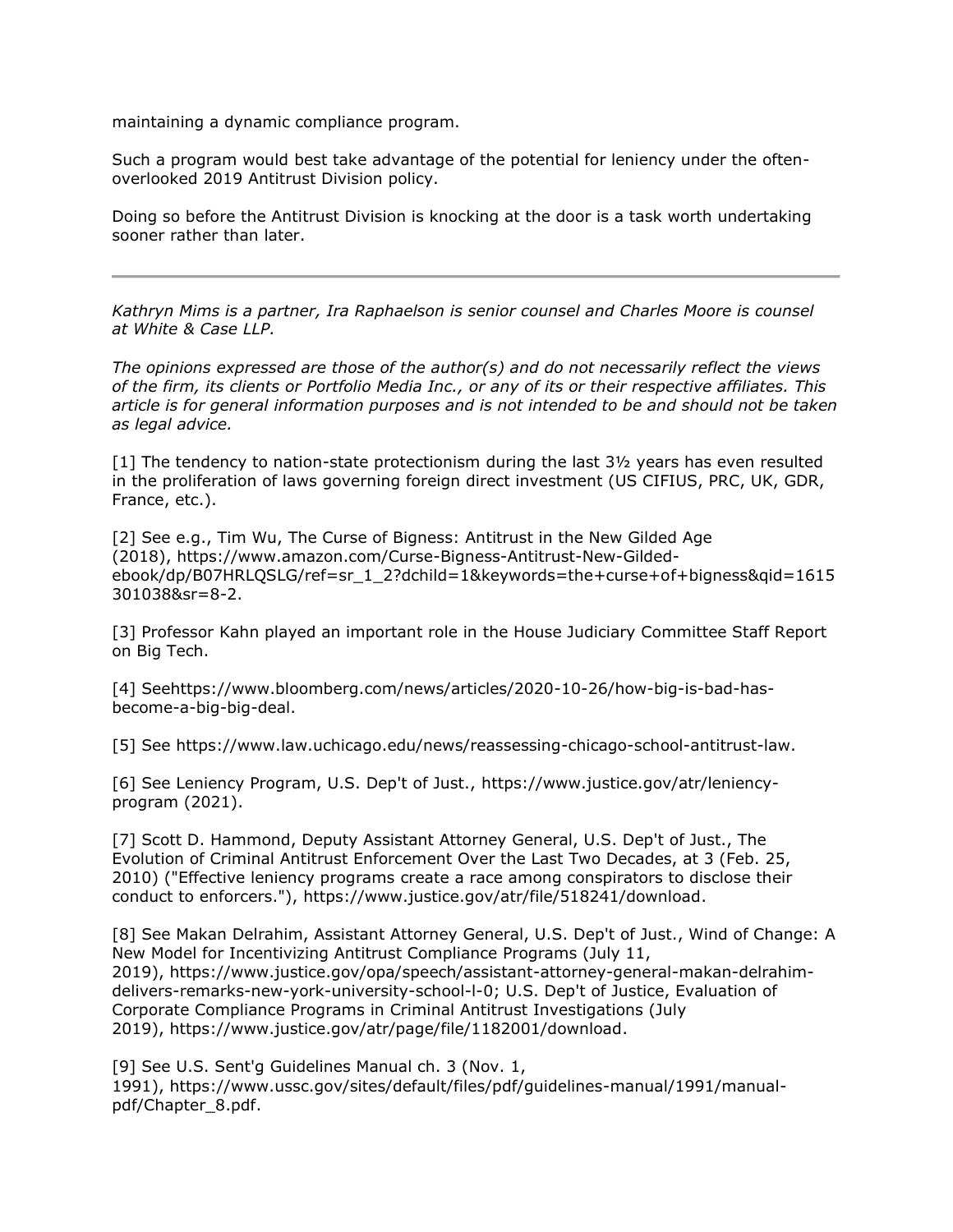[10] See Opinion Procedure Releases, U.S. Dep't of Just., [https://www.justice.gov/criminal](https://www.justice.gov/criminal-fraud/opinion-procedure-releases)[fraud/opinion-procedure-releases](https://www.justice.gov/criminal-fraud/opinion-procedure-releases) (last visited Feb. 19, 2021).

[11] Securities Exchange Act of 1934 § 13(b), 15 U.S.C. § 78m, [https://www.sec.gov/spotlight/fcpa/fcpa-recordkeeping.pdf.](https://www.sec.gov/spotlight/fcpa/fcpa-recordkeeping.pdf)

[12] See, e.g., U.S. Dep't of Just., Foreign Corrupt Practices Act Review Opinion Procedure Release, No. 04-02 (July 12, 2004), [https://www.justice.gov/sites/default/files/criminal](https://www.justice.gov/sites/default/files/criminal-fraud/legacy/2010/04/11/0402.pdf)[fraud/legacy/2010/04/11/0402.pdf;](https://www.justice.gov/sites/default/files/criminal-fraud/legacy/2010/04/11/0402.pdf) U.S. Dep't of Just., Foreign Corrupt Practices Act Review Opinion Procedure Release, No. 10-02 (July 16, 2010) [https://www.justice.gov/sites/default/files/criminal](https://www.justice.gov/sites/default/files/criminal-fraud/legacy/2010/07/22/1002.pdf)[fraud/legacy/2010/07/22/1002.pdf;](https://www.justice.gov/sites/default/files/criminal-fraud/legacy/2010/07/22/1002.pdf) U.S. Dep't of Just., Foreign Corrupt Practices Act Review Opinion Procedure Release, No. 14-02 (Nov. 7, 2014), [https://www.justice.gov/sites/default/files/criminal-fraud/legacy/2014/11/14/14-](https://www.justice.gov/sites/default/files/criminal-fraud/legacy/2014/11/14/14-02.pdf) [02.pdf.](https://www.justice.gov/sites/default/files/criminal-fraud/legacy/2014/11/14/14-02.pdf)

[13] U.S. Dep't of Just., Evaluation of Corporate Compliance Programs in Criminal Antitrust Investigations (June 2020), [https://www.justice.gov/criminal](https://www.justice.gov/criminal-fraud/page/file/937501/download)[fraud/page/file/937501/download.](https://www.justice.gov/criminal-fraud/page/file/937501/download)

[14] By way of example, see OFAC Issues a Framework for Compliance Commitments, U.S. Dep't of the Treasury (May 2, 2019), [https://home.treasury.gov/news/press](https://home.treasury.gov/news/press-releases/sm680)[releases/sm680](https://home.treasury.gov/news/press-releases/sm680) (providing guidance on effective programs), and A Resource Guide to the U.S. Foreign Corrupt Practices Act, Second Edition, U.S. Dep't of Just. & U.S. Secs. Exch. Comm'n (first issued in 2012 and updated in 2020), [https://www.justice.gov/criminal](https://www.justice.gov/criminal-fraud/fcpa-resource-guide)[fraud/fcpa-resource-guide.](https://www.justice.gov/criminal-fraud/fcpa-resource-guide) See also the Seaboard Factors, U.S. Secs. Exch. Comm'n, [https://www.sec.gov/litigation/investreport/34-44969.htm,](https://www.sec.gov/litigation/investreport/34-44969.htm) as well as the SEC's administrative orders in FCPA matters which provide substantial guidance on how government will judge an effective controls program (financial and compliance).

[15] James M. McDonald, Director of Enforcement, [U.S. Commodity Futures Trading](https://www.law360.com/agencies/commodity-futures-trading-commission)  [Commission,](https://www.law360.com/agencies/commodity-futures-trading-commission) Remarks at the [American Bar Association'](https://www.law360.com/companies/american-bar-association)s National Institute on White Collar Crime (Mar. 6, 2019), [https://www.cftc.gov/PressRoom/SpeechesTestimony/opamcdonald2.](https://www.cftc.gov/PressRoom/SpeechesTestimony/opamcdonald2)

[16] Advisory on Self Reporting and Cooperation for CEA Violations Involving Foreign Corrupt Practices, U.S. Commodity Futures Trading Comm'n, [https://www.cftc.gov/sites/default/files/2019-](https://www.cftc.gov/sites/default/files/2019-03/enfadvisoryselfreporting030619.pdf) [03/enfadvisoryselfreporting030619.pdf.](https://www.cftc.gov/sites/default/files/2019-03/enfadvisoryselfreporting030619.pdf)

[17] Press Release, U.S. Commodity Futures Trading Comm'n, CFTC Issues Guidance on Factors Used in Evaluating Corporate Compliance Programs in Connection with Enforcement Matters (Sept. 10, 2020), [https://www.cftc.gov/PressRoom/PressReleases/8235-20.](https://www.cftc.gov/PressRoom/PressReleases/8235-20)

[18] See Press Release, Antitrust Division of the U.S. Dep't of Just., Antitrust Division Announces New Policy to Incentivize Corporate Compliance (July 11, 2019), [https://www.justice.gov/opa/pr/antitrust-division-announces-new-policy-incentivize](https://www.justice.gov/opa/pr/antitrust-division-announces-new-policy-incentivize-corporate-compliance)[corporate-compliance.](https://www.justice.gov/opa/pr/antitrust-division-announces-new-policy-incentivize-corporate-compliance)

[19] See id; see also Evaluation of Corporate Compliance Programs in Criminal Antitrust Investigations (July 2019), supra note 4.

[20] Evaluation of Corporate Compliance Programs in Criminal Antitrust Investigations (July